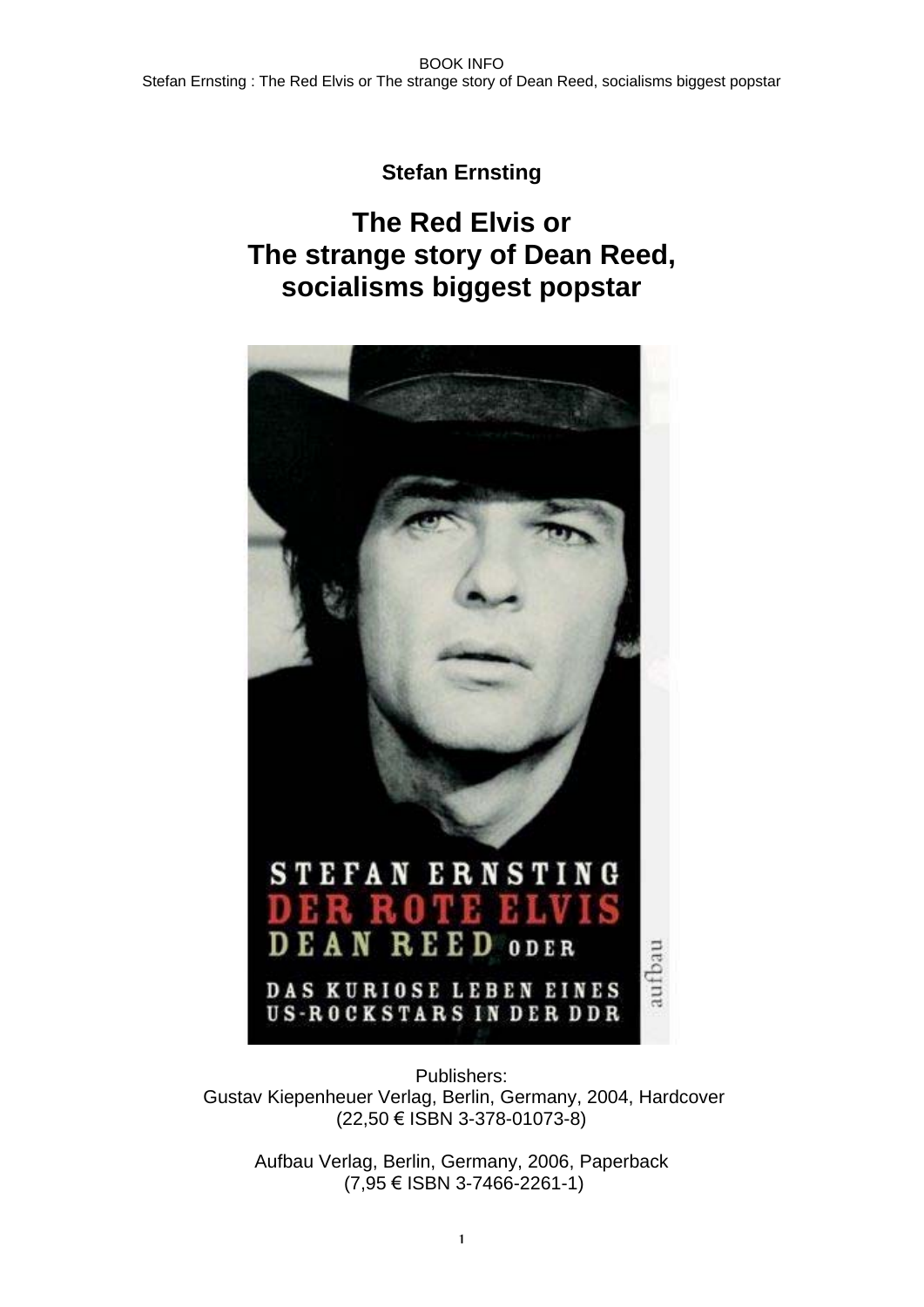"From the Berlin Wall to Siberia – Dean Reed from Colorado is the biggest star in popmusic. Reed is called the most prominent American after President Ford and Henry Kissinger by Russians and other East-Europeans." (People's Magazine, 1976)

On the 17th of June 1986 a man is dragged out of a lake in the outskirts of East Berlin. He turns out to be the American singer and actor Dean Reed, one of the most mysterious legends of global pop culture during Cold War times. Dean Reed became the protagonist in the former eastern bloc's favorite conspiracy theory and his myth survived until today. In the Western World hardly anybody ever heard of him, although Dean Reed once had been a famous star in South America and the Eastern Bloc.

Dean Reed was a good friend of Salvador Allende, Daniel Ortega and Yasser Arafat, throughout the whole world he protested against military regimes or the Vietnam war and mobilised for universal peace. He appeared in 20 movies, produced 17 LPs and gave concerts in 32 countries. Dean Reed acted in spaghetti westerns in Italy, he was the first US-American to tour across the Soviet Union, he sang country songs on GDR television and posed for photographes in Lebanon with a machine gun in his hand.

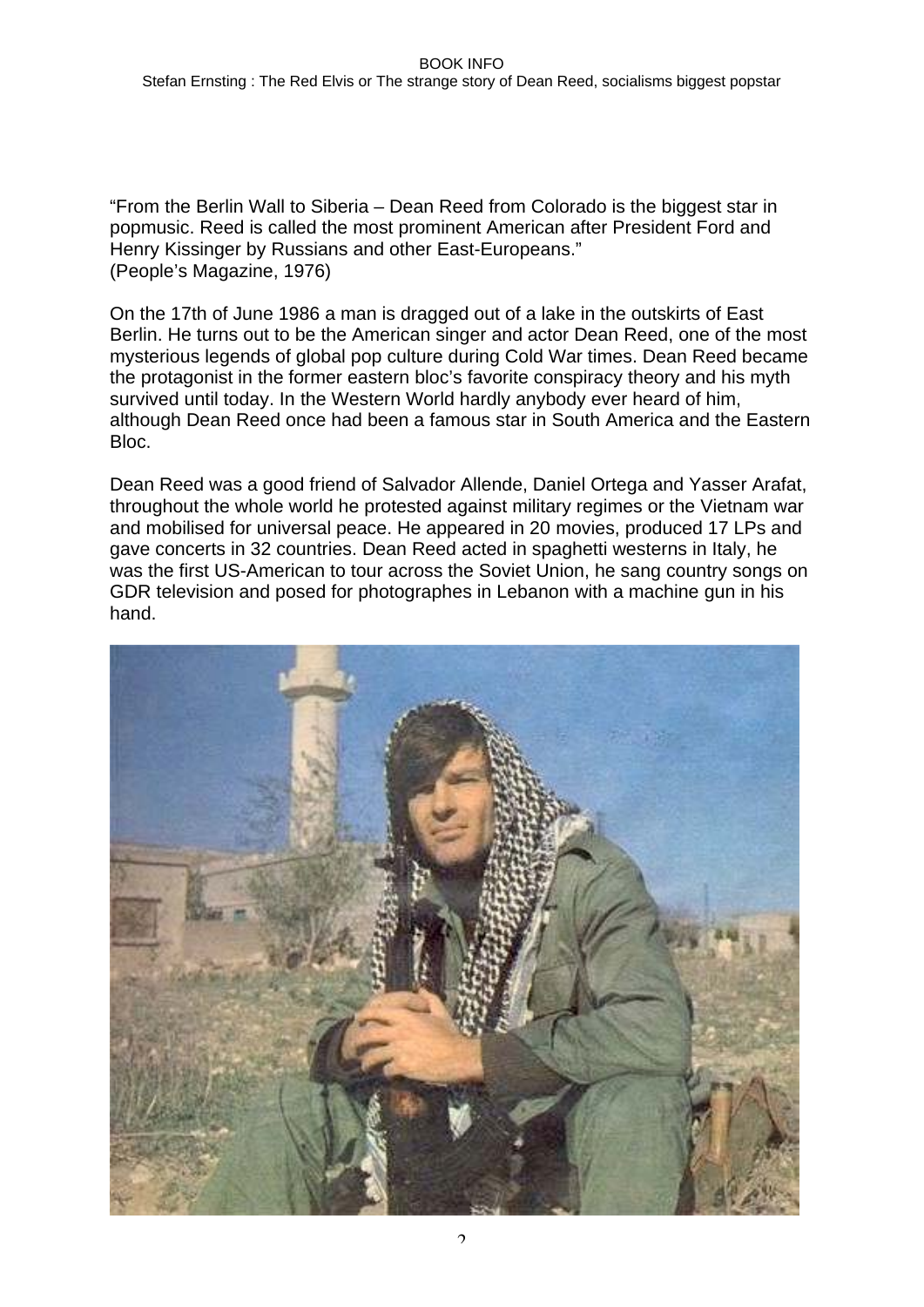Stefan Ernsting : The Red Elvis or The strange story of Dean Reed, socialisms biggest popstar

"The red Elvis" composes the mosaic of a life in-between tragedy and success, political engagement and naivety. As a young man from a small town in Colorado he moved to Hollywood to record a handful of singles. "Our Summer Romance" conquered the charts in South America. Dean Reed was a cowboy and an entertainer, he was admired like a teen idol and a heartthrob, he was a freedom fighter and a rebel, who travelled around the globe with endless energy – thereby not only challenging his own limits, but also the boundaries of the contemporary map of ideologies. When he moved to the GDR in 1972, Dean Reed was a celebrated star of socialism. He was a political idealist who enjoyed simple entertainment, a showman, who lived in the socialist GDR, a womanizer who sought for affinity.



Dean Reed remains a phenomenon and his death has kept amateur detectives busy ever since 1986. The Stasi claimed, Reed accidently drowned after hitting his head when he was trying to wash his hands after having had a little accident with his car. East Germanys Head of state Erich Honecker personally supervised the investigation and glossed over the real story. The exact details of Dean Reeds death remained unknown. Crime didn't exist under socialism. Nobody in the east believed the official version. Rumors about a mysterious last letter and a wet job carried out by either CIA, KGb, Mossad or Stasi started to spread at the same time.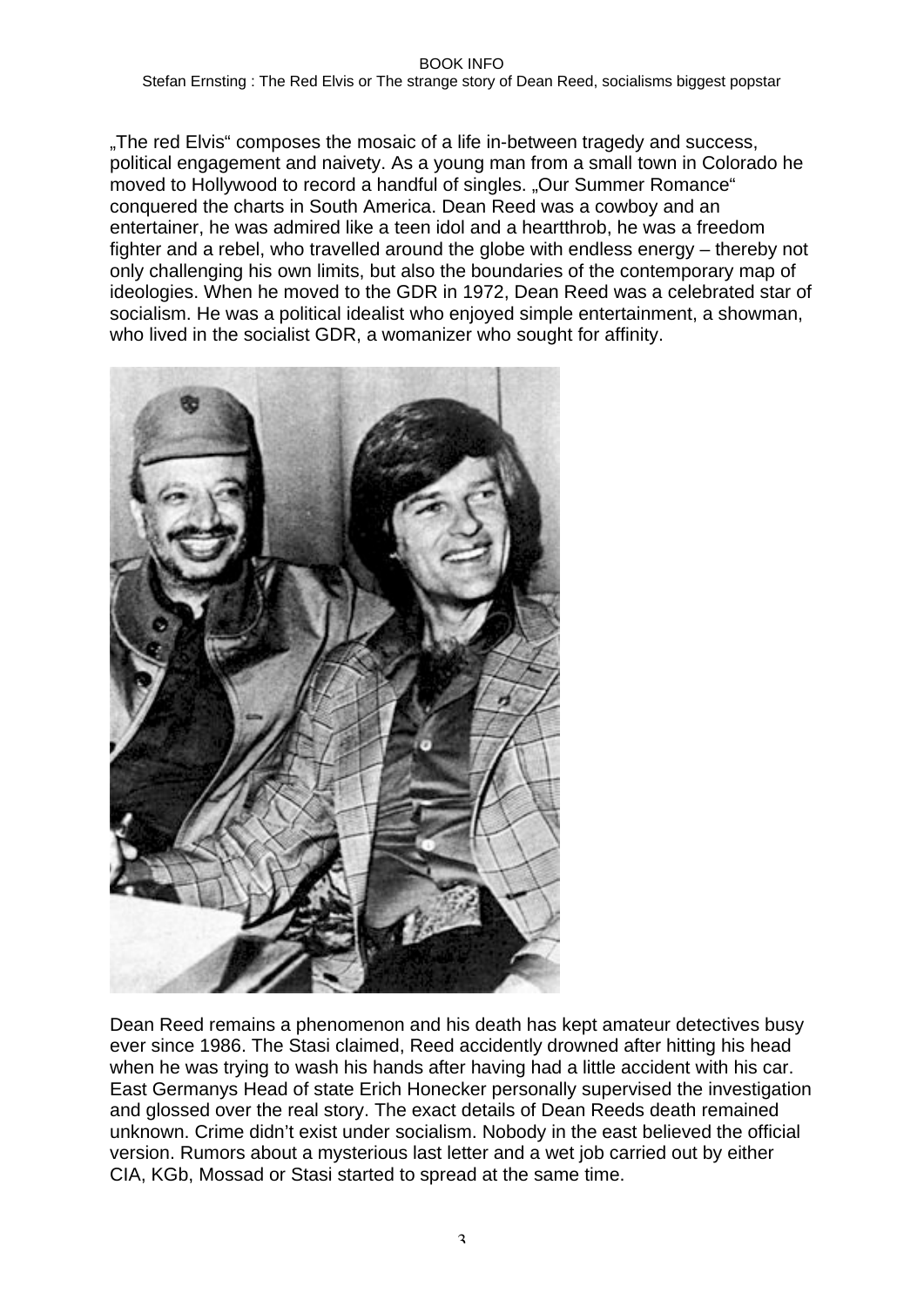Stefan Ernsting : The Red Elvis or The strange story of Dean Reed, socialisms biggest popstar



"The Red Elvis" is the first complete biography of Dean Reed with striking new facts about his mysterious death. The book is based on three years of research and interviews with former friends and colleagues of Dean Reed and Ex-officials of the GDR who used Dean Reed for their state-propaganda, including his second wife Wiebke, Peter-Michael Diestel (formerly minister of interior in the GDR in 1990), Egon Krenz, last state-leader of the GDR and former head of the youth-organisation FDJ, Eberhard Fensch, formerly in charge of East-German TV-entertainment and also a former friend of Reed. The author also managed to get hold of large parts of Dean Reeds lost Stasi-files, personal documents and his last letter which was locked in the personal safe of East Germanys former state-leader Erich Honecker until 1989.

"The Red Elvis" got a lot of attention and great reviews when it came out in Germany. Please check out the german info for a complete list of reviews with quotes.

The book is accompanied by a CD ("The red Elvis", Bear Family Records) and a documentary, directed by Leopold Grün, distributed by Neue Visionen and produced by Totho Productions. A dvd with lots of extra-material will be released in early 2008.

In 2007, Tom Hanks has announced a movie about Dean Reed for Dreamworks in 2004. He blocked Reed's widow Renate Blume and hist first wife and daughter in California for any kind of interview. Stefan Ernsting and Leopold Grün had been working on the project together for two years at this point. Hanks never returned their phone calls.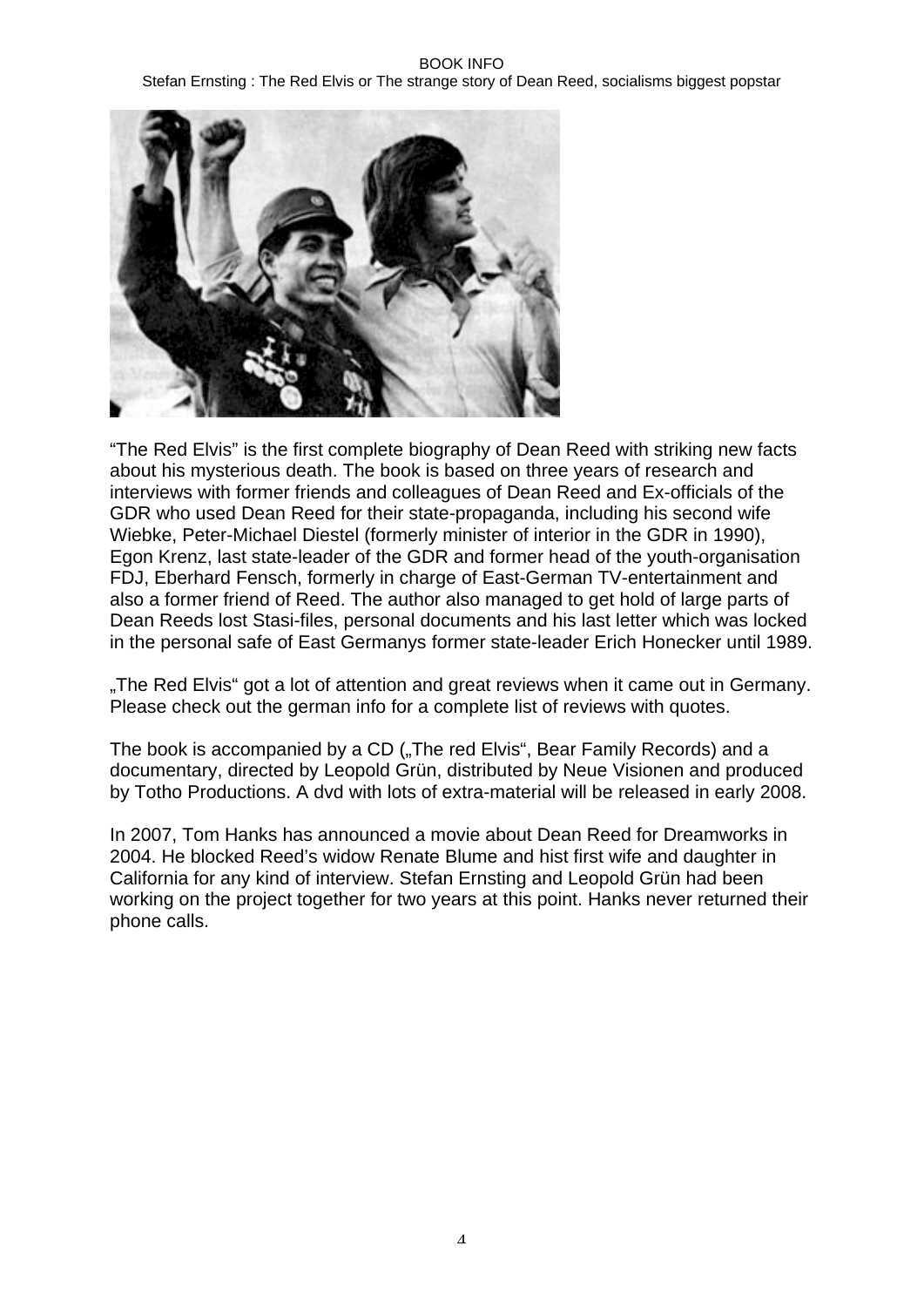Stefan Ernsting : The Red Elvis or The strange story of Dean Reed, socialisms biggest popstar

## **THE RED ELVIS – ROCKSTAR, COWBOY, SOCIALIST (Documentary, Germany, 2007)**

Director: Leopold Grün Producer/Photographer: Thomas Janze Music: Monomango (Soundtrack "Los Revolucionarios" available on Itunes) Editor: Dirk Uhlig Vfx: Nomann Petkau Idea and consulting: Stefan Ernsting Produced by Totho Productions DigiBeta/HDV, 90 Minutes

The film has been enabled by the support of Medienboard Berlin Brandenburg and DEFA foundation. Further support came from Sony Deutschland GmbH.

The movie is not a biography like the book. Leopold Grün portrays Dean Reed by carefully balancing the different episodes. Among others Isabel Allende Bussi, Armin Mueller-Stahl and GDR director Günter Reisch express their experiences with this fascinating rebel. "The Red Elvis" is a heartfelt, but at the same time also critical documentary about an exceptional phenomenon, trapped between succes and tragedy, between political engagement and naivity. Furthermore, the unique soundtrack makes the memory of the "Red Elvis" utopia not only sensitively tangible, but also shows its emotional liveliness.

The documentary premiered in the "Panorama" section of the 57th International Film Festival Berlin (Berlinale 2007), where it got raving reviews from every mayor media in Germany plus a lot of international ones ("Variety", Guardian", "The Times", "Svenska Dagbladet", "La Nacion","La Guachaca"...). Germany's no. 1 news program "Tagesthemen", BBC Radio 2 and NPR did long specials.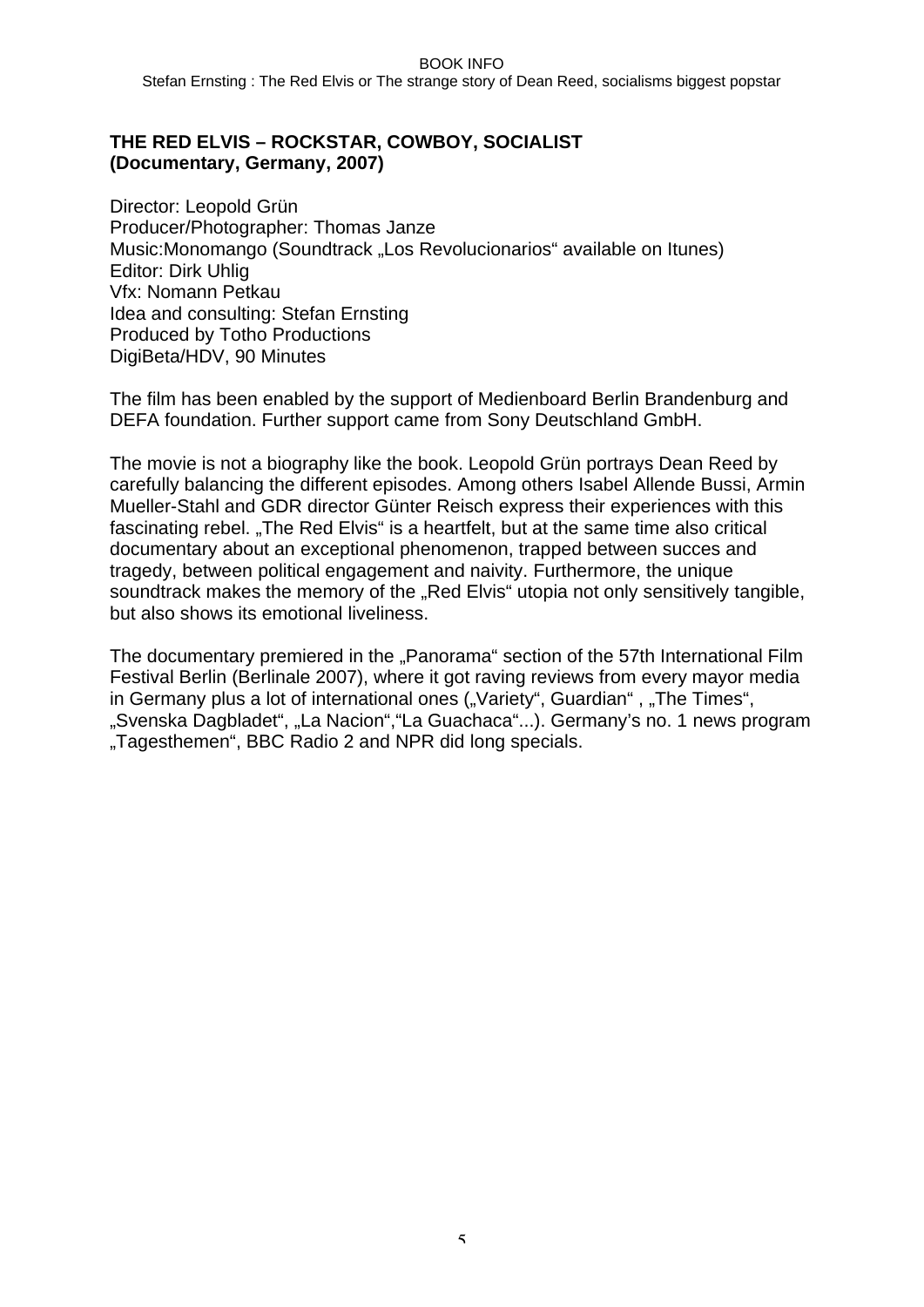Stefan Ernsting : The Red Elvis or The strange story of Dean Reed, socialisms biggest popstar



Poster for the Documentary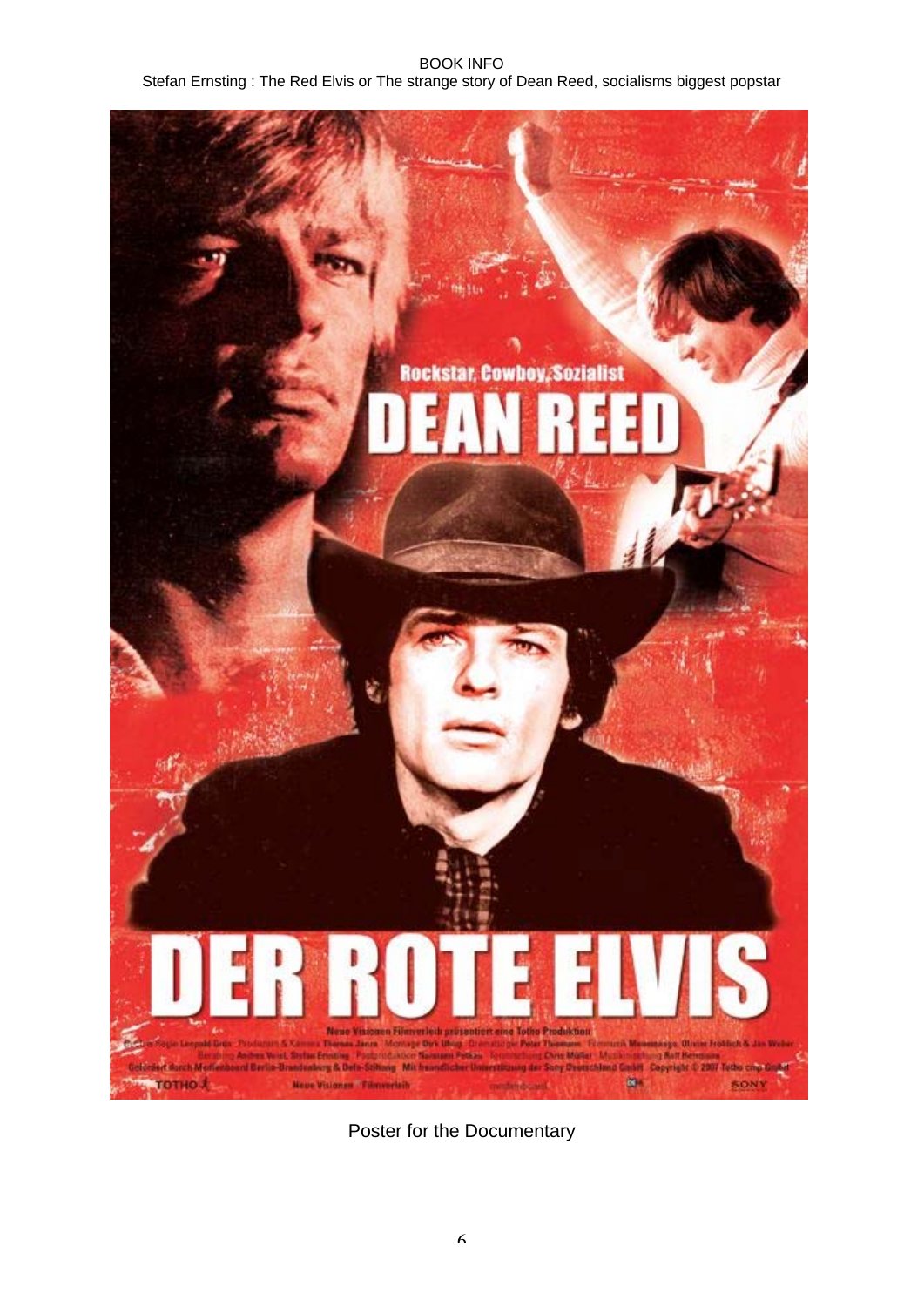Stefan Ernsting : The Red Elvis or The strange story of Dean Reed, socialisms biggest popstar

## **LINKS**

Spiegel International: Dean Reed, The Iron Curtain Elvis http://www.spiegel.de/international/0,1518,466847,00.html

www.theredelvis.com www.myspace.com/theredelvis www.Totho.de www.Deanreed.de

All Reviews http://deanreed.de/ueberdean/totho.html#presse

## **INTERNATIONAL SCREENINGS**

57th International Film Festival Berlin (Berlinale) February 2007

4th Planete Doc Review, Warsaw 11.-20.05.2007

29. Moscow International Film Festival 21.-30.06.2007

Film Festival Athen 20.-30.09.2007

Festival deutschsprachiger Filme Prag, Brünn 04.-12.10.2007

12e Édition du festival du cinéma allemand, Paris 10.-16.10.2007

MOFFOM. Music on Film - Film on Music, Prag 18.10.-22.10.2007

Deutsche Filmwoche Rom in Zusammenarbeit mit German Films 21.10.2007

STARZ Denver International Film Festival 08.-18.11.2007

German Films Go North! - Kopenhagen 26.-29.11.2007